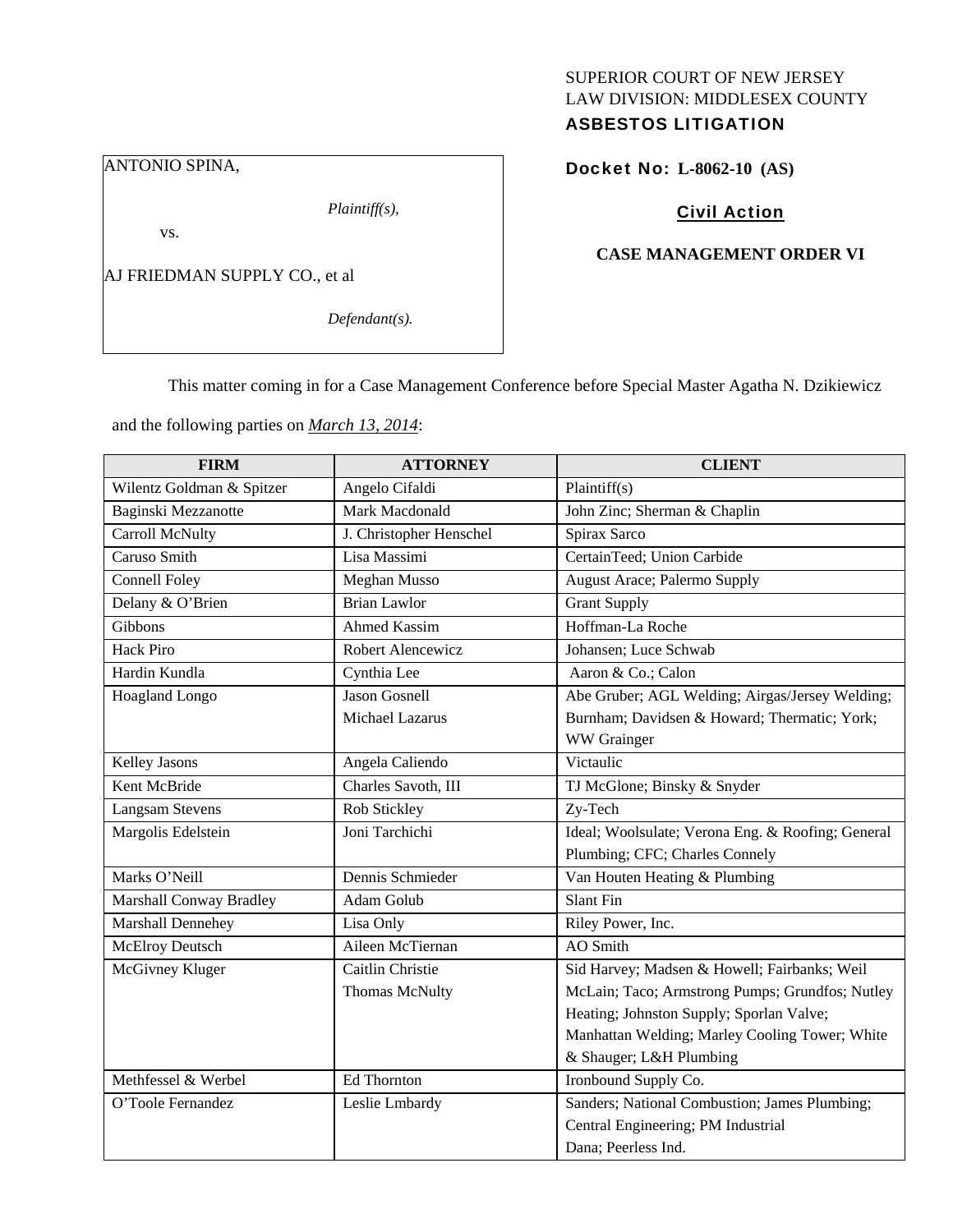| Pascarella DiVita      | Corinne Cerrati     | Flomatic; Trane Inc.                                 |
|------------------------|---------------------|------------------------------------------------------|
| Pepper Hamilton        | John Brenner        | <b>Bristol Myers Squibb</b>                          |
| Reilly Janiczek        | Michelle Cappuccio  | ITT; Cleaver Brooks; Hilco Inc. (individually and as |
|                        |                     | successor to Universal Supply Group, Inc.)           |
| Speziali Greenwald     | Joanne Hawkins      | <b>Foster Wheeler</b>                                |
| Terkowitz & Hermesmann | <b>Brian Kaiser</b> | <b>DASCE</b>                                         |
| Tierrney Law Office    | Kellie Hannum       | AJ Friedman Supply Co., Inc.                         |
| Wilbraham Lawler       | Andrea Greco        | Dunphey-Smith Corp.                                  |

IT IS on this  $17^{\text{th}}$  day of **March, 2014** *effective from the conference date;* 

## ORDERED as follows:

Counsel receiving this Order through computerized electronic medium (E-Mail) shall be deemed by the court to have received a copy of the filed original court document. Any document served pursuant to this Order shall be deemed to be served by mail pursuant to *R*.1:5-2.

## **DISCOVERY**

| May 16, 2014  | Plaintiff shall serve answers to supplemental interrogatories and document<br>requests by this date.                                                                                                        |  |
|---------------|-------------------------------------------------------------------------------------------------------------------------------------------------------------------------------------------------------------|--|
| June 13, 2014 | Fact discovery, including depositions, shall be completed by this date. Plaintiff's<br>counsel shall contact the Special Master within one week of this deadline if all<br>fact discovery is not completed. |  |
| June 13, 2014 | Depositions of corporate representatives shall be completed by this date.                                                                                                                                   |  |

## **EARLY SETTLEMENT**

| June 20, 2014 | Settlement demands shall be served on all counsel and the Special Master by this |
|---------------|----------------------------------------------------------------------------------|
|               | date.                                                                            |

July 9, 2014 The settlement conference previously scheduled on this date is **CANCELLED**.

## **SUMMARY JUDGMENT MOTION PRACTICE**

- July 11, 2014 Summary judgment motions limited to product identification issues shall be filed no later than this date.
- August 8, 2014 Last return date for product identification summary judgment motions.

#### **MEDICAL DEFENSE**

September 5, 2014 Defendants shall identify its medical experts and serve medical expert reports, if any, by this date.

\_\_\_\_\_\_\_\_\_\_\_\_\_\_\_\_\_\_\_\_\_\_\_\_\_\_\_\_\_\_\_\_\_\_\_\_\_\_\_\_\_\_\_\_\_\_\_\_\_\_\_\_\_\_\_\_\_\_\_\_\_\_\_\_\_\_\_\_\_\_\_\_\_\_\_\_\_\_\_\_\_\_\_\_\_\_\_\_\_\_\_\_\_\_\_\_\_\_\_\_\_\_\_\_\_\_\_\_\_\_